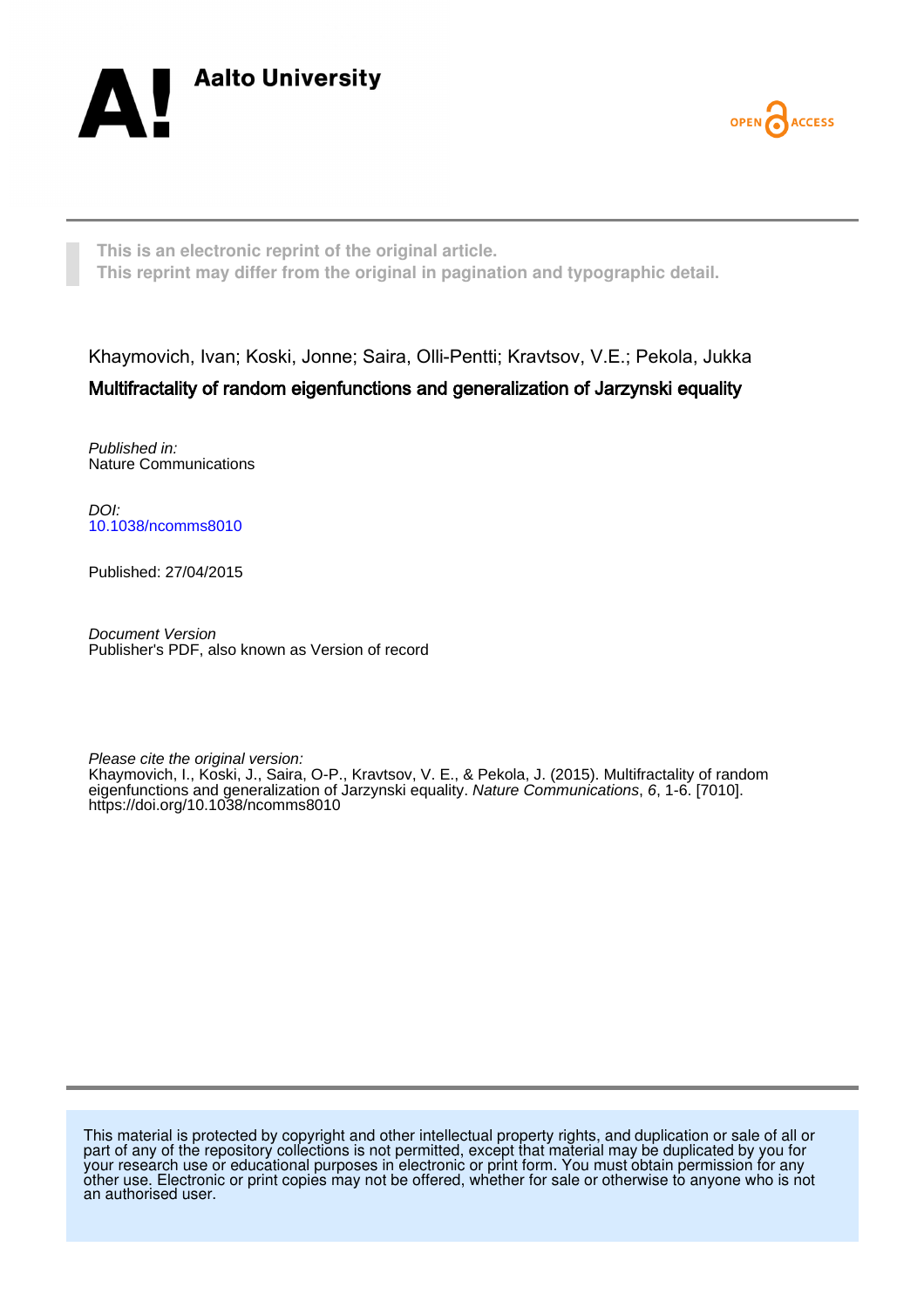

# **ARTICLE**

Received 17 Nov 2014 | Accepted 24 Mar 2015 | Published 27 Apr 2015

DOI: 10.1038/ncomms8010 **OPEN**

# Multifractality of random eigenfunctions and generalization of Jarzynski equality

I.M. Khaymovich<sup>1,2</sup>, J.V. Koski<sup>1</sup>, O.-P. Saira<sup>1</sup>, V.E. Kravtsov<sup>3,4</sup> & J.P. Pekola<sup>1</sup>

Systems driven out of equilibrium experience large fluctuations of the dissipated work. The same is true for wavefunction amplitudes in disordered systems close to the Anderson localization transition. In both cases, the probability distribution function is given by the large-deviation ansatz. Here we exploit the analogy between the statistics of work dissipated in a driven single-electron box and that of random multifractal wavefunction amplitudes, and uncover new relations that generalize the Jarzynski equality. We checked the new relations theoretically using the rate equations for sequential tunnelling of electrons and experimentally by measuring the dissipated work in a driven single-electron box and found a remarkable correspondence. The results represent an important universal feature of the work statistics in systems out of equilibrium and help to understand the nature of the symmetry of multifractal exponents in the theory of Anderson localization.

NATURE COMMUNICATIONS | 6:7010 | DOI: 10.1038/ncomms8010 | [www.nature.com/naturecommunications](http://www.nature.com/naturecommunications) 1

<sup>&</sup>lt;sup>1</sup> Low Temperature Laboratory, Department of Applied Physics, Aalto University, FI-00076 Aalto, Finland. <sup>2</sup> Department for Physics of Superconductivity, Institute for Physics of Microstructures, Russian Academy of Sciences, 603950 Nizhny Novgorod, GSP-105, Russia. <sup>3</sup> Condensed Matter and Statistical Physics Section, Abdus Salam International Center for Theoretical Physics, Strada Costiera 11, 34151 Trieste, Italy. <sup>4</sup> L. D. Landau Institute for Theoretical Physics, 2 Kosygina street, 119334 Moscow, Russia. Correspondence and requests for materials should be addressed to I.M.K. (email: [ivan.khaymovich@aalto.fi](mailto:ivan.khaymovich@aalto.fi)).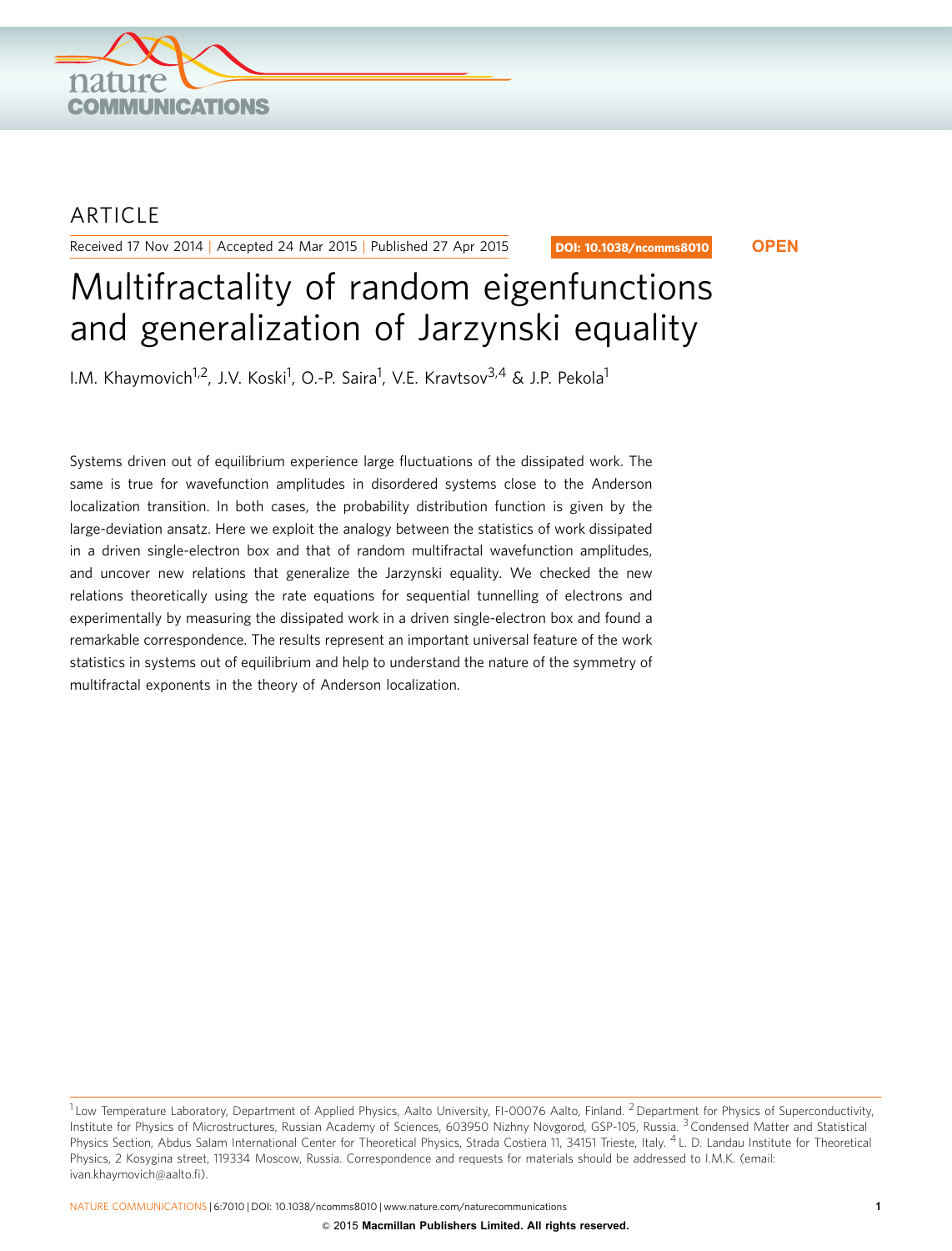nlike the adiabatic processes where the work  $W$  done on the system is equal to the difference in the free energy  $\Delta F$ , the non-adiabatic drive protocols are associated with work that depends not only on the parameters of the system and details of the drive protocol but also experiences fluctuations relative to its average value<sup>1–8</sup>. Statistics of work can be described by the probability distribution function (PDF),  $P_w(W)$ , and it is an important goal to find universal features in  $P_w(W)$  that remain unchanged within certain universality classes<sup>9</sup>. The best known relations of this kind are the Jarzynski equality $10^{-12}$  and the Crooks relation<sup>13</sup>. The former one states that the exponent  $e^{-(W-\Delta F)/k_{\rm B}T}$  averaged over repeated identical driving protocols is equal to 1, where  $\overline{T}$  is the temperature of the single bath and  $k_{\text{B}}$ is the Boltzmann constant. This necessarily implies that during some drive realizations the dissipated work  $W - \Delta F$  must be negative in a naive (and wrong) contradiction with the second law, which only states that the average dissipated work remains positive. The Crooks relation

$$
\frac{P_w(W)}{\tilde{P}_w(-W)} = e^{(W-\Delta F)/k_B T} \tag{1}
$$

concerns the PDFs of work in the direct  $(P_w(W))$  and timereversed  $(\tilde{P}_w(-|W))$  processes. This relation has many important consequences (with the Jarzynski equality being one of them) and practical applications, for example, in the determination of free energy of folding proteins<sup>[1,5](#page-6-0)</sup>.

We use the Crooks relation to find a correspondence between statistics of work in a broad class of systems driven by timereversal symmetric protocols and statistics of random multifractal wavefunctions in disordered quantum systems close to the Anderson localization transition<sup>14–16</sup>. The unifying principle of this correspondence<sup>[17](#page-6-0)</sup> is the so-called large-deviation principle<sup>18</sup> according to which the PDF of a large variety of systems takes the form of the large-deviation ansatz (LDA),

$$
P_{\text{LDA}}(S) \sim \exp[-nG(S/n)], \quad n \gg 1, \tag{2}
$$

where  $G(y)$  is a system-specific function. The LDA can be viewed as a generalization of the Central Limit Theorem of statistics according to which the sum  $S$  of a large number  $n$  of identically distributed independently fluctuating quantities  $s_k$  has a limiting Gaussian distribution with the variance  $\sigma^2 \propto n$ . Indeed, if we require that  $G(y)$  in equation (2) has a minimum, the expansion of this function near this minimum immediately results in the correct Gaussian PDF. The significance of the LDA is that it also describes the non-Gaussian tails of the distribution. Different realizations of LDA are characterized by different functions  $G(y)$ and different effective number  $n$  of independently fluctuating quantities. For example, in the discrete Markov process (or Markov chain) driving time  $t$  plays the role of large parameter  $n$ for steady-state distributions of dissipated work<sup>[19](#page-6-0)</sup> and heat<sup>20</sup>.

Critical eigenfunctions  $\psi_i$  (i = 1, ... N) near the Anderson localization transition and in certain random matrix ensembles have multifractal statistics<sup>14-16</sup>. A characteristic feature of such statistics is that the eigenfunction amplitude  $|\psi_i|^2$  takes a broad set of values (at different sites  $i$  or in different realizations of disorder) that scale like  $|\psi_i|^2 \sim N^{-\alpha}$  ( $\alpha > 0$ ) with the total number of sites N in a disordered tight-binding lattice (or the matrix size). The number of sites on a lattice where scaling is characterized by a certain  $\alpha$  is  $M\!\sim\!N^{f\!(\alpha)}$  , where  $f\!(\alpha)$  is known as the spectrum of fractal dimensions. Where  $\alpha$  is taking only one single value  $\alpha_0$ , the set of 'occupied' sites on the d-dimensional lattice would be a fractal with the Hausdorff dimension  $d_h = d \cdot f(\alpha_0)$ . Multifractality implies that there is a range of possible values of  $\alpha$  with the corresponding range of fractal dimensions  $f(x)$ . In the language of LDA, this implies that PDF of the amplitude  $|\psi_i|^2$  has a form equation (2) with

 $S = -\ln(N \mid \psi \mid^2)$  and  $n = \ln N$ . The function  $G(y)$  is related with the multifractality spectrum  $f(x)$  as  $G(y) = 1 - f(1+y)^{14}$  $G(y) = 1 - f(1+y)^{14}$  $G(y) = 1 - f(1+y)^{14}$ . It depends on parameters of the system such as the dimensionality or the bandwidth of the random matrix ensemble, and has a nontrivial limit at  $N \rightarrow \infty$ . There is a remarkable symmetry<sup>[14,17,21](#page-6-0)</sup>,

$$
f(1+y) = f(1-y) + y, \Leftrightarrow G(y) = G(-y) - y,
$$
 (3)

whose physical origin is perhaps deeper than a current understanding<sup>22</sup> based on 'full chaotization' of particle based on 'full chaotization' of particle dynamics in a random potential, which leads to the homogeneous distribution of the scattering phase off the disordered system.

An important observation<sup>[17](#page-6-0)</sup> with potentially very far-reaching consequences is that within the LDA the symmetry; equation (3) is equivalent to the Crooks-like relation,

$$
\frac{P_{\text{LDA}}(y)}{P_{\text{LDA}}(-y)} = e^{ny}, \quad y = S/n.
$$
 (4)

In this work, we formulate a generalization, equation (7), of the Jarzynski equality for the work-generating function. This generalization has been proven theoretically by a stochastic calculus using the rate equations and experimentally for a driven single-electron box (SEB) in the Coulomb blockade regime.

### Results

The large-deviation parameter and the temperature. To formulate a dictionary between the statistics of work in driven systems and that of random multifractal eigenfunctions, we compare equations (1) and (4) assuming that the drive protocol in equation (1) is time-reversal symmetric, therefore  $\tilde{P}_w(W) = P_w(W)$ . Using this comparison and the definition of S and  $n$  for multifractal wavefunctions, we obtain

$$
y_w = \frac{(W - \Delta F)}{(k_B T) n_w}, \quad \Leftrightarrow \quad y = -\frac{\ln(N|\psi_i|^2)}{\ln N}, \quad (5)
$$

where the subscript  $w$  stands for the distribution of work fluctuations. To determine the yet undefined parameter  $n_w$ , we use the following heuristic argument based on the above analogy. We note that for a normalized eigenfunction on a lattice obeying  $\sum_i |\psi_i|^2 = 1$  we have  $|\psi_i| \leq 1$ . This means that  $y \geq -1$ . A similar restriction for  $y_w$  implies  $(W - \Delta F)/k_B T \ge -n_w$ , that is

$$
n_w = E_0 / k_B T, \tag{6}
$$

where  $(-E_0)$  is the lower bound of the dissipated work. This result for the large-deviation parameter  $n_w$  can be proven by a usual stochastic approach (see equation (15) in the Supplementary Note 1) for the SEB governed by rate equations obeying detailed balance. However, we believe that it is valid generically for all driven systems with the dissipated work bounded from below. Thus the effective number (equation (6)) of independent random variables in such driven systems is inversely proportional to temperature  $T$  and is easily controllable experimentally. This result is crucially important for experimental verification of our extension of the Jarzynski equality.

Work-generating function and extension of the Jarzynski equality. With the established physical meaning of  $n_w$ , the analogy between the work distribution in driven systems and the multifractal statistics of random eigenfunctions becomes complete. It is illustrated in [Figs 1 and 2.](#page-3-0)

A remarkable property of the LDA (equation (2)) is that the average of  $\langle e^{-qS} \rangle \sim e^{-n\tilde{\Delta}_q}$  is an exponential function of  $n \gg 1$ , where  $\hat{\Delta}_q = \min_y \{ q y + G(y) \}^{18,19}$  $\hat{\Delta}_q = \min_y \{ q y + G(y) \}^{18,19}$  $\hat{\Delta}_q = \min_y \{ q y + G(y) \}^{18,19}$ . Given that *n*=lnN, this implies a power-law scaling with N of the moments  $\langle N^q | \psi_i |^{2q} \rangle \sim N^{-\Delta_q}$  (with  $\Delta_q \Leftrightarrow \tilde{\Delta}_q$ ) of random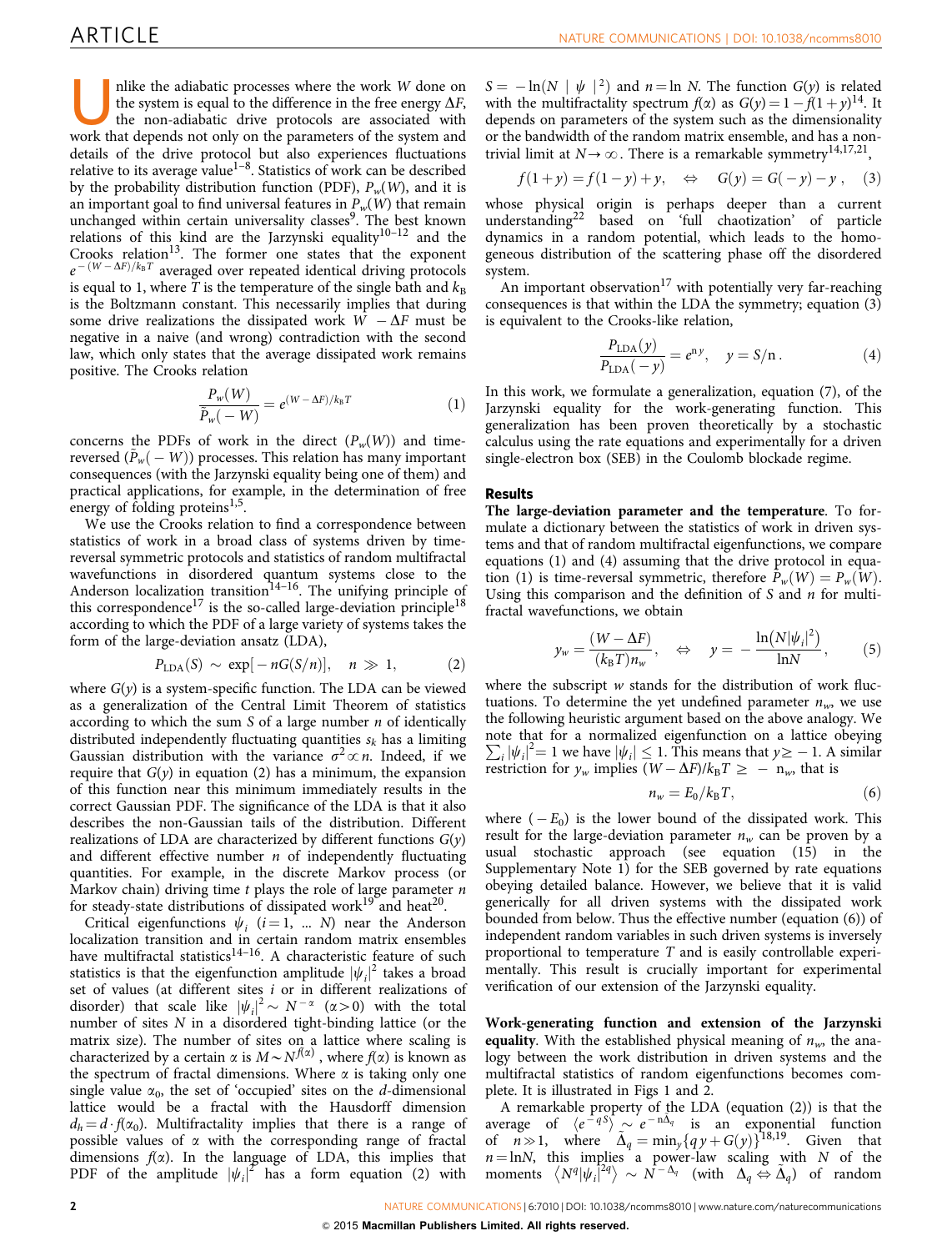<span id="page-3-0"></span>

Figure 1 | Comparison of distributions of dissipated work and amplitudes of random multifractal wavefunctions. (a) Distribution of the measured normalized dissipated work (W –  $\Delta F$ )/E<sub>0</sub> on the logarithmic scale. The width of the distributions increases with increasing drive frequency f=1 (red), 2 (green) and 4 Hz (violet) at temperature T = 214 mK. (b) Multifractality spectrum  $f(x)$  of critical eigenfunctions in disordered systems close to the Anderson localization transition versus normalized logarithm of wavefunction intensity  $\alpha=-\ln |\psi_i|^2/\ln N$  for the power-law random banded matrix model with the bandwidth  $b = 0.1$ , 0.3, 1, 4 (adapted with permission from [ref. 21](#page-6-0). Copyrighted by the American Physical Society). This parameter is known to mimic the dimensionality of space in which the Anderson transition happens:  $b \rightarrow 0$  corresponds to the limit of infinite dimensionality  $d \rightarrow \infty$ , or the Bethe lattice limit, while  $b\to\infty$  corresponds to  $d=2+\varepsilon$ , where  $\varepsilon\to+$  0. In both  ${\bf a}$  and  ${\bf b}$ , solid and dashed lines correspond to G(y), G(  $-y)$   $-y$  and f( $\alpha$ ),  $f(2-\alpha)+\alpha-1$ , respectively, to demonstrate the symmetry (equation (3)). (c) Evolution of distribution of the normalized dissipated work (W  $-\Delta F$ )/E<sub>0</sub> on the logarithmic scale with decreasing drive frequency f in a SEB with a superconducting external electrode for experimental system parameters and  $T = 214$  mK obtained theoretically from the rate equations (equations (3) and (4) in the Supplementary Note 1). The width of the distributions decreases with decreasing driving frequency f (from red to violet curve). The similar calculations for the SEB with the normal electrode give  $b \sim \sqrt{k_B T/(f \tau_0 E_0)}$ , where  $\tau_0$  is the characteristic relaxation time of the circuit. Thus an effective bandwidth b of the equivalent random matrix theory depends on the equivalent size of the matrix  $N = \exp(\mathcal{E}_0 / k_B T)$ . While the limit  $T \rightarrow 0$  always corresponds to the limit  $b \rightarrow 0$ , the limit  $f \rightarrow 0$  at a fixed T corresponds to the adiabatic limit  $b\rightarrow\infty$ .



Figure 2 | Comparison of  $\Delta_q^w$  for dissipated work and multifractal critical exponents  $\Delta_{\bm q}$ . (a) The measured function  $\Delta_q^w (T)$  in equation (7) at drive frequencies f=1 (red), 2 (green) and 4Hz (violet) and temperature T=214 mK. (Inset) A plot of the exponent of the dissipative work e  $^{-(W-\Delta F)/k_{\rm B}T}$  versus the drive realization number j at a drive frequency  $f = 1$  Hz and temperature  $T = 214$  mK. In most of the drives the exponent is smaller than 1, which corresponds to  $W>\Delta F$ , as the second law requires for averages. However, there are rare events seen as high spikes when  $\Delta F-W>k_{\rm B}T$ . (b) Multifractal exponents  $\Delta_q$  for the same model and parameters as in Fig. 1b (adapted with permission from [ref. 21.](#page-6-0) Copyrighted by the American Physical Society). In both **a** and **b** small difference between  $\Delta_q$  (solid lines) and  $\Delta_1 = q$  (dashed lines) violating the symmetry (equation (8)) is due to experimental (in **a**) or numerical (in b) errors. (Bottom inset) A plot of a typical amplitude  $|\psi_i|^2$  of the critical wavefunction in a two-dimensional lattice with N sites cut at a certain level  $\left|\psi_{i}\right|^{2} = N^{-\alpha}$  (adapted with permission from [ref. 39.](#page-6-0) Copyrighted by the American Physical Society). (Top inset) The map of the region in space where  $\mid \psi \mid^2 > N^{-\alpha}$  is a fractal of the Haussdorf dimension  $d_h(\alpha) = 2f(\alpha) < 2$ . Multifractality implies a dependence of  $d_h$  on  $\alpha$ , or on the cutoff level N  $^{-\alpha}$ (adapted with permission from [ref. 40](#page-6-0). Copyrighted by the American Physical Society).

wavefunctions near the critical point of the Anderson localization transition. When applied to the statistics of work, the exponential dependence on  $n_w = E_0/k_B T$  results in the following relation for the work-generating function  $F(q) = \langle e^{-q(W - \Delta F)/k_B T} \rangle$ :

where the limit  $\Delta_q^w$  is independent of temperature. Equation (7) is the main theoretical result of our work, where we claim that the logarithm of the work-generating function is linear in  $E_0/k_BT\gg1$ ,

$$
\ln \left\langle e^{-q(W-\Delta F)/k_{\rm B}T} \right\rangle \equiv - (E_0/k_{\rm B}T)\Delta_q^w(T) \stackrel{T \to 0}{\longrightarrow} - (E_0/k_{\rm B}T)\Delta_q^w , \tag{7}
$$

with  $\Delta_q^w$  being a non-trivial function of a real q. It generalizes the Jarzynski equality, which corresponds to  $q = 1$  and  $\Delta_{q=1}^w(T) = 0$ . Apparently, we have also  $\ln \langle 1 \rangle \propto \Delta_{q=0}^w(\hat{T}) = 0$ . One can easily show using equation (3) and the definition of  $\Delta_q^w$  that the symmetry

$$
\Delta_q^w(T) = \Delta_{1-q}^w(T) \tag{8}
$$

holds both for  $\Delta_q^w$  and for  $\Delta_q^w(T)$ . This symmetry has its counterpart for the critical exponents  $\Delta_q$  that determine the scaling with N of the moments of random critical wavefunctions. The limit  $\Delta_q^w$  of  $\Delta_q^w(T)$  at  $E_0/k_B T \to \infty$  (at a fixed drive frequency f) is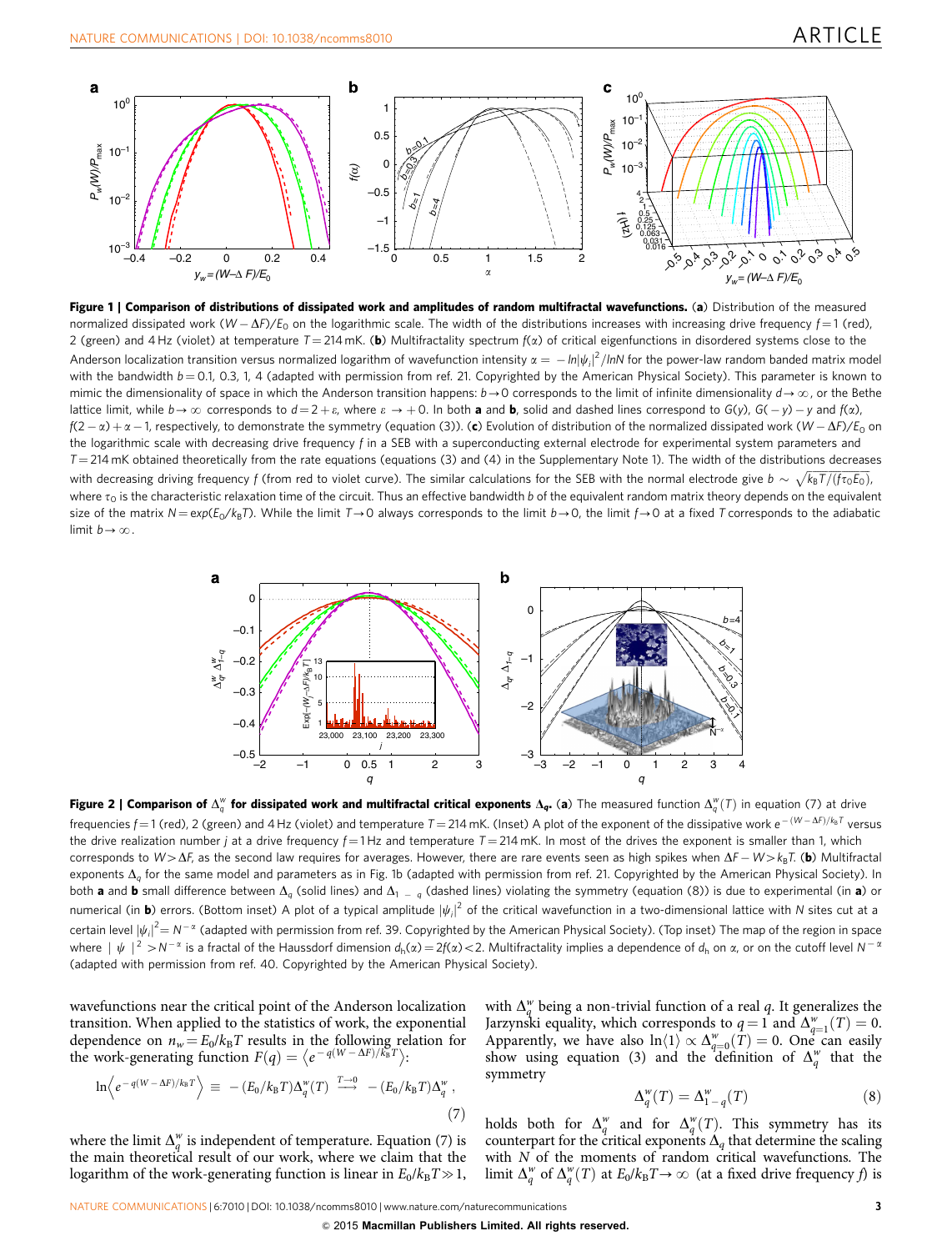<span id="page-4-0"></span>expected to be robust to changing the details of the driven system and the drive protocol. For a driven two-level system, described by rate equations (equations (3) and (4)) in the Supplementary Note 1) and obeying detailed balance  $\Gamma_+(U)=\Gamma_+(-U)e^{U/k_{\rm B}T}$ for the up (down) transition rates  $\Gamma_+$  ( $\Gamma_-$ ), standard stochastic dynamics calculus confirms the main result equations (6) and (7), with  $\Delta_q^w$  having always the same asymptotic behaviour  $\Delta_q^w \approx \frac{1}{2} - |q-\frac{1}{2}|$ at large enough  $|q| \gg q_c$  (see equation (18) in the Supplementary Note 1). This form of  $\Delta_q^w$  corresponds to the limit of infinite dimensions, or the Bethe lattice limit<sup>23</sup>, in the problem of the random critical wavefunctions. Note that the universal behaviour of  $\Delta_q^w$  (and the corresponding behaviour of  $P_w(W)$ ) is reached only in the limit  $T\rightarrow 0$ , with all other parameters of the system and drive being fixed. If, however, the temperature is low but fixed, then there always exists a sufficiently low drive frequency  $f$  such that the dissipated work distribution tends to a  $\delta$ -function, as the adiabatic limit requires<sup>24</sup>. For a SEB with a superconducting electrode, the range of such frequencies could be extremely low at temperatures  $k_BT \ll \Delta_s$ , with  $\Delta_s$  being a superconducting gap in the island (see [Fig. 1c\)](#page-3-0).

Experimental verification for a SEB. The general theory above can be applied to a driven SEB, which is a small metallic island connected to an external electrode with a tunnel junction. The free electrons on the SEB island and the electrode form a particle bath, assumed to be at thermal equilibrium at temperature  $T$  [\(refs 6,25](#page-6-0)). A standard rate equation approach<sup>26,27</sup>, which is essentially classical and based on the picture of sequential tunnelling of electrons, confirms our main result (equation (7)) and the symmetry (equation (8)) (see Supplementary Notes 1 and 2). This theory gives a linear in  $T^{-1}$  low-temperature behaviour of the cumulant generating function (left-hand side of equation (7)), as shown in Fig. 3a,b. We consider two different cases as examples belonging to different universality classes marked by a drastically different dependence of the tunnelling rate  $\Gamma_+(U)$  on the drive voltage  $U \gg k_B T$ : a SEB with normal island and (a) a superconducting external electrode Stand and (a) a superconducting external electrode<br>  $(\Gamma_+ \sim e^{-\Delta_S/k_B T} \sqrt{\Delta_S k_B T} (1 + e^{U/k_B T})$ ,  $\Delta_S > U$ ) or (b) a normal external electrode ( $\Gamma_+ \sim \, U \, {\rm sinh}^{-1} (U/2 k_{\rm B} T) e^{U/2 k_{\rm B} T}$ ). The evolution of  $\Delta_q^w(T)$  with temperature in both cases is shown in [Fig. 4](#page-5-0). The limiting  $\Delta_q^w$  appears to be of triangular shape in case (a), and of trapezoidal shape in case (b).

The main quantum effects, which are beyond the rate equation approach, are the elastic co-tunnelling<sup>[28](#page-6-0)</sup> and the Andreev  $tunneling<sup>29</sup>$ . Estimations show (see equation (3) and the Supplementary Note 3) that for SEB at our experimental conditions, they may become relevant at low temperatures  $T < T^* \sim 60$  mK. We believe that these effects merely renormalize the parameter  $E_0$  and the function  $\Delta_q^w$  and do not change the  $1/T$  behaviour in equation (7). Further investigations are necessary to check the validity of this conjecture.

For an experimental verification of our main result (equation (7)) and the symmetry (equation (8)), we use a SEB formed by two metallic islands, of which one is normal and the other one is superconducting with energy gap  $\Delta$ <sub>S</sub>. As a two-island SEB is only capacitively coupled to the environment, it is less influenced by external noise from higher temperature stages of the set-up. Otherwise its behaviour is identical to a normal oneisland SEB with a superconducting 'external electrode'. The measured structure is described in [refs 6,30,31](#page-6-0). We used aluminium and copper as a superconductor and a normal metal, respectively, and apply magnetic field to increase the tunnelling rates through the junction by suppressing the gap  $\Delta_{S}$ , see the Supplementary Note 4 for details. The Hamiltonian  $H(n,n_g) = \overline{E_C(n^2 - 2n/n_g)}$  of the SEB consists of the charging energy of the island with an integer number of excess electrons  $n$ and the interaction with the source of the gate voltage  $V_g$ controlling the gate charge  $n_g = C_g V_g/e$  through the capacitance  $C_{g}$ . The energy required to charge the island with a single electron  $-e$  is  $E_C = e^2/2C_{\Sigma}$ , where  $C_{\Sigma}$  is the total capacitance of the island. In this experiment, we apply a sinusoidal modulation  $n_g(t) =$  $\frac{1}{2} - \frac{1}{2} \cos(2\pi ft)$  and consider a monotonous segment of  $n_g(t)$ from 0 to 1 as a single realization of the process  $0 < t < (2f)^{-1}$ . We focus on the large Coulomb energy limit  $E_C \gg k_B T$ , in which *n* is restricted to two values,  $n = 0$  and  $n = 1$ . In this case, the dissipated work is determined from the trajectory of  $n(t)$  by  $2^{4,32}$ 

$$
W - \Delta F = -E_{\rm C} \int_{0}^{1} (2n - 1) dn_{\rm g}.
$$
 (9)

Like in the textbook example of a moving piston where the volume  $V(t)$  of the gas is controlled deterministically and the pressure  $p(t)$  experiences fluctuations due to collisions of gas atoms with the piston, the gate voltage  $n<sub>g</sub>(t)$  is a deterministic



Figure 3 | The dependence in  $T^{-1}$  of the logarithm of the work-generating function and its symmetry in the moment order q. In a and b, the theoretical  $T^{-1}$  dependence obtained from the rate equations for a SEB with (a) a superconducting and (b) a normal external electrode is shown. (c) Demonstration of the experimental test of this dependence. In all panels the dependencies become linear at large values of  $T^{-1}$ . The dashed (solid) lines correspond to the pairs of moments {q,1 – q} related by symmetry. The curves from bottom to top correspond to {4,  $-3$ }, {3,  $-2$ }, {2,  $-1$ }, {1,0} and q  $=\frac{1}{2}$ . In **c**, the dashed (solid) lines of the same colour are linear fits of the experimental data shown by open (solid) circles corresponding to q (1 – q). (Inset) The linear in T extrapolation for the function  $\Delta_q^w(T)$ . The notations are the same as in c.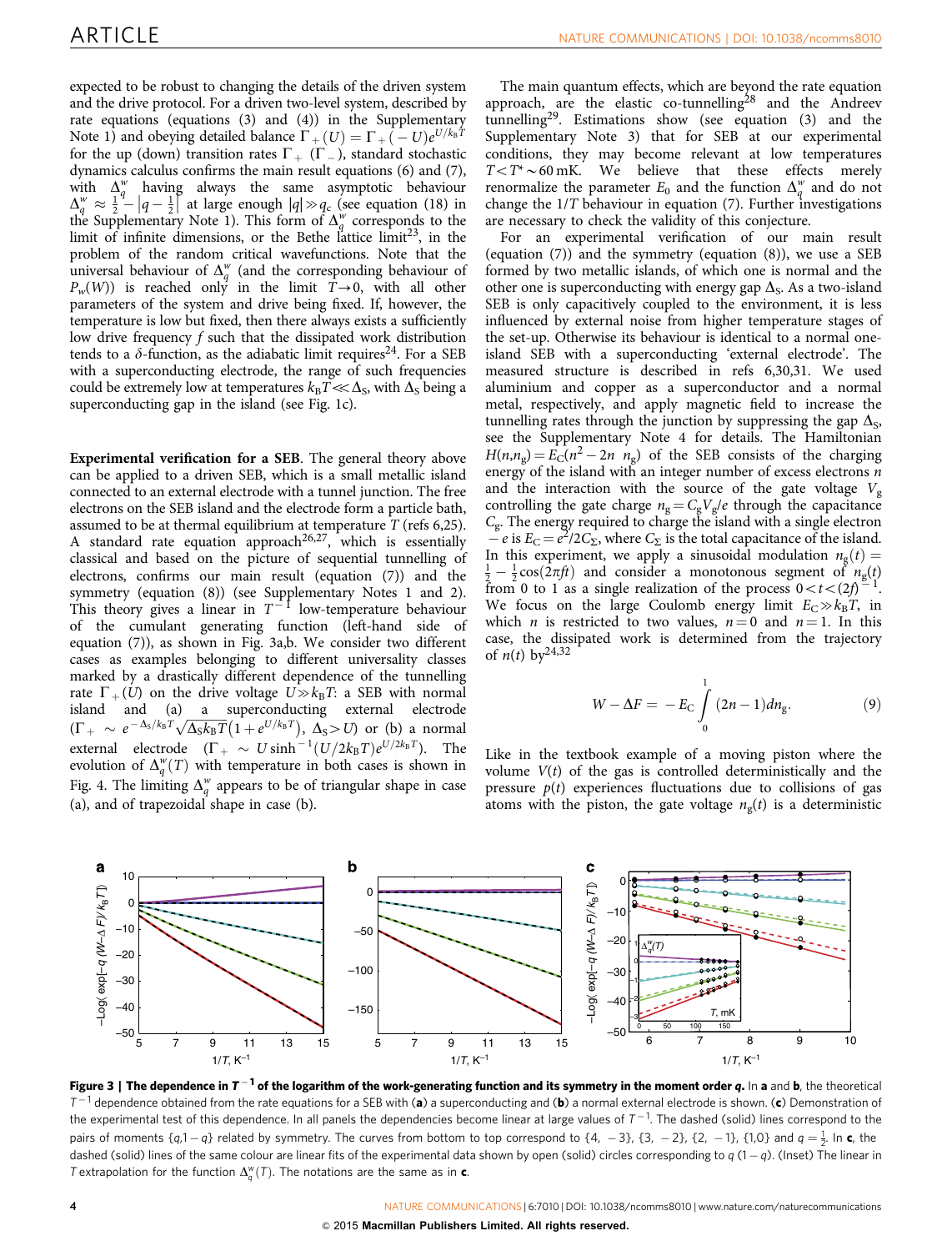<span id="page-5-0"></span>

Figure 4 | Evolution of  $\Delta_q^w(T)$  with decreasing temperature T in a single-electron box. (a,b) The theoretical evolution for a SEB with (a) a superconducting external electrode for  $\Delta_S$  =  $E_C$  and (b) a normal external electrode obtained from the rate equations. The limiting  $\Delta_q^w$  is of (a) triangular, (**b**) trapezoidal form. Experimental data are shown in **c** and **d**. (**c**) Experimentally obtained  $\Delta_q^w(T)$  for temperatures  $T = 111$ , 123, 133, 144, 153 and 175 mK are plotted as functions of  $q$  (coloured solid lines). The solid black curve  $\Delta_q^w$  is obtained by linear in  $T$ extrapolation of the experimental data to zero temperature. The thin grey curves and dotted arrows demonstrate the linear extrapolation. (d) The verification of the symmetry (equation  $(8)$ ). Here the dashed grey curve shows  $\Delta_{1-q}^w$ , the other notations are the same as in  $\mathbf c$ .

function, whereas  $n(t)$  experiences telegraph fluctuations. These fluctuations are detected by a nearby charge-sensitive singleelectron transistor. The dissipated work is computed from equation (9) and its statistics over repeated identical driving protocols is studied. Here the lower bound  $-E_0$  of the dissipated work is determined by the Coulomb energy  $E_0 = E_C$ .

The experimental PDFs of work for few different drive frequencies are presented in [Fig. 1.](#page-3-0) This plot demonstrates the dependence of the PDF on the frequency, which is reminiscent of the dependence on the bandwidth  $b$  of the corresponding PDF for random multifractal wavefunctions for the power-law banded random matrices<sup>[14](#page-6-0)</sup>. Using this PDF one can compute the qth moments of  $e^{-(W-\Delta F)/k_B T}$  for different values of the parameter q and find the function  $\Delta_q^w(T)$  from equation (7) (see [Fig. 2](#page-3-0)). In both figures the charging energy of the SEB determining the dissipated work equation (9) is  $\vec{E}_C = 167 \pm 4 \,\mu\text{eV}$ , while the bath temperature is  $T = 214$  mK. The drive frequencies are indicated in the figures.

Next, we check experimentally the linear in  $E_0/k_BT$  lowtemperature dependence in equation (7) and the symmetry of equation (8). The results are presented in [Fig. 3c](#page-4-0). The corresponding theoretical curves are given in [Fig. 3a,b.](#page-4-0) Note a good linearity of experimental data for the negative  $q$  (full circles, solid lines) and a much larger scatter of it (open circles) for the large positive q, which corresponds to rare events with  $W - \Delta F < 0$ . The linear in T evolution of  $\Delta_q^w(T) =$  $\Delta_q^{\text{w}} + c_q(k_B T/E_0)$  is demonstrated experimentally in Fig. 4c. Its counterpart for the random eigenfunction problem is the evolution with the system size N linear in 1/lnN, which was used recently in [ref. 23](#page-6-0) to find the spectrum of fractal dimensions  $f(x)$ extrapolated to the infinite system size. Similarly to this work, the limiting function  $\Delta_q^w$  is obtained by the linear in T extrapolation to  $T\rightarrow 0$  (see the inset in [Fig. 3c](#page-4-0)). In both figures, the charging

energy is  $E_C = 111 \pm 4 \,\text{\mu} \text{eV}$ , the drive frequency is  $f = 4 \,\text{Hz}$ , while the temperatures are indicated in the figures. The estimated  $33-35$ value of the superconducting energy gap  $\Delta_S = 96 \pm 11 \,\mu\text{eV}$  in applied magnetic field is rather close to  $E_C$  in this case. The corresponding extrapolated function  $\Delta_q^w$  shown in Fig. 4c is close to the triangular form obtained theoretically from the rate equations in the ideal case  $\Delta$ <sub>S</sub> =  $E$ <sub>C</sub> and shown in Fig. 4a, albeit it is somewhat rounded on the top following a trend towards the trapezoidal form shown in Fig. 4b. The asymptotic behaviour of the extrapolated function  $\Delta_q^w$  at  $q>1$  or  $q<0$  is close to the theoretically predicted asymptotics  $\Delta_q^w = 1/2 - |q - 1/2|$ , linear in  $q$  with unit slope, supporting the linear in  $T$ extrapolation.

### **Discussion**

In conclusion, we have shown that the analogy between the statistics of random critical wavefunctions and that of the work dissipated in driven systems is very suggestive. Its predictions are fully confirmed theoretically and experimentally by studying stochastic dynamics in a driven SEB described by rate equations obeying detailed balance. Thus one of the most difficult problems in quantum mechanics of disordered systems turns out to be analogous to one of the simplest problem in classical stochastic Markovian dynamics. In particular, the physical origin of the symmetry (equation (8)) is somewhat unclear in the problem of Anderson localization (but see [ref. 22](#page-6-0)). At the same time, the corresponding symmetry for driven systems is a consequence of the Crooks relation or, equivalently, of detailed balance for rate equations. This might suggest that there would be a stochastic description for the critical random eigenfunction problem by an equivalent Markovian process with detailed balance. One can see a remote analogy of such correspondence in the Schramm–Loewner